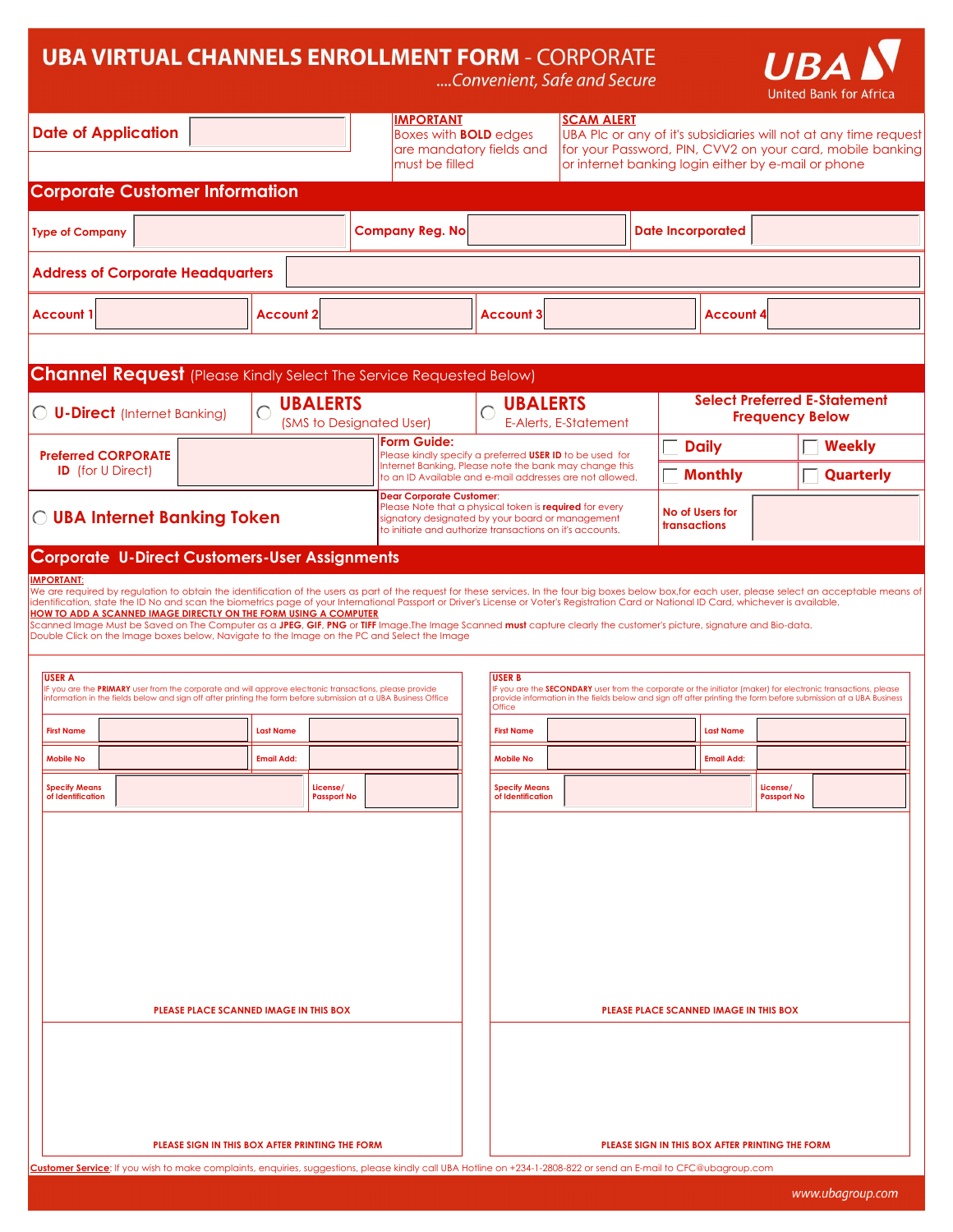## **UBA VIRTUAL CHANNELS ENROLLMENT FORM - CORPORATE**

**UBAN** 

|  |  |  | Convenient, Safe and Secure |  |
|--|--|--|-----------------------------|--|
|  |  |  |                             |  |

|                                                                                                                                                                                                                                                                                                                                                                                                                                                                                                                                                | <b>United Bank for Africa</b>                                                                                                                                                              |  |  |  |  |  |  |
|------------------------------------------------------------------------------------------------------------------------------------------------------------------------------------------------------------------------------------------------------------------------------------------------------------------------------------------------------------------------------------------------------------------------------------------------------------------------------------------------------------------------------------------------|--------------------------------------------------------------------------------------------------------------------------------------------------------------------------------------------|--|--|--|--|--|--|
| <b>USER C</b><br>IF you are the THIRD user from the corporate, please provide information in the fields below and sign off<br>after printing the form before submission at a UBA Business Office                                                                                                                                                                                                                                                                                                                                               | USER D<br>IF you are the FOURTH user from the corporate, please provide information in the fields below and sign off<br>after printing the form before submission at a UBA Business Office |  |  |  |  |  |  |
| <b>First Name</b><br><b>Last Name</b>                                                                                                                                                                                                                                                                                                                                                                                                                                                                                                          | <b>First Name</b><br><b>Last Name</b>                                                                                                                                                      |  |  |  |  |  |  |
| <b>Mobile No</b><br><b>Email Add:</b>                                                                                                                                                                                                                                                                                                                                                                                                                                                                                                          | <b>Mobile No</b><br><b>Email Add:</b>                                                                                                                                                      |  |  |  |  |  |  |
| <b>Specify Means</b><br>License/<br>of Identification<br><b>Passport No</b>                                                                                                                                                                                                                                                                                                                                                                                                                                                                    | <b>Specify Means</b><br>License/<br>of Identification<br><b>Passport No</b>                                                                                                                |  |  |  |  |  |  |
| PLEASE PLACE SCANNED IMAGE IN THIS BOX                                                                                                                                                                                                                                                                                                                                                                                                                                                                                                         | PLEASE PLACE SCANNED IMAGE IN THIS BOX                                                                                                                                                     |  |  |  |  |  |  |
| PLEASE SIGN IN THIS BOX AFTER PRINTING THE FORM<br>PLEASE SIGN IN THIS BOX AFTER PRINTING THE FORM                                                                                                                                                                                                                                                                                                                                                                                                                                             |                                                                                                                                                                                            |  |  |  |  |  |  |
| DO YOU HAVE ADDITIONAL ACCOUNTS OR USERS?<br>IF you have more than 4 users or accounts, please kindly use the company's letterhead to state the Account Nos and First Name, Last<br><b>USER to receive SMS Alerts</b><br>(IF<br>Name, Mobile Phone No and E-Mail Address of each of the additional users, attach a valid means of identification per user with the sign<br>You Requested for SMS Alerts)<br>offs from each user to this form before submission at a UBA Business Office or to your relationship manager                        |                                                                                                                                                                                            |  |  |  |  |  |  |
| <b>DISCLAIMER</b>                                                                                                                                                                                                                                                                                                                                                                                                                                                                                                                              |                                                                                                                                                                                            |  |  |  |  |  |  |
| information be sent to a third party through no fault of UBA Plc, UBA shall not be held liable.                                                                                                                                                                                                                                                                                                                                                                                                                                                | 1. User acknowledges that the alert and other information sent to him or accessed by him contain confidential information and should such                                                  |  |  |  |  |  |  |
| 2. UBA will not be held liable for non delivery or delayed delivery of alerts, emails, errors or losses or distortion in transmission of alerts and emails<br>to the USER;UBA shall not be liable for lack of receipt of alerts due to technical defects on customer's phone or computer or damage or loss<br>incurred by the USER as a result of causes not directly attributable to UBA.<br>3. UBA shall not be liable to the user, or to any third party for any drawing, transfer, remittance, disclosure or any activity, or incidence on |                                                                                                                                                                                            |  |  |  |  |  |  |
| the user's account, whether authorized by the user or not, PROVIDED that such drawing, transfer, remittance, disclosure, or any activity or<br>incidence was authorized or made possible by the fact of the knowledge and/or use, or manipulation of the user's password, or otherwise<br>by the user's negligence. User acknowledges that his password shall be known and kept secret at all times.                                                                                                                                           |                                                                                                                                                                                            |  |  |  |  |  |  |
| 4. In the event of loss or theft of the phone or compromise of the security of the provided email account, the user shall call the CFC hotline<br>or email CFC@ubagroup.com and immediately notify the Bank in writing within 24 hours of the loss/theft of phone or computer and email/<br>password compromise.                                                                                                                                                                                                                               |                                                                                                                                                                                            |  |  |  |  |  |  |
|                                                                                                                                                                                                                                                                                                                                                                                                                                                                                                                                                | 5. UBA in its absolute discretion and without prior notice can temporarily suspend this, any or all of the service or terminate them completely.                                           |  |  |  |  |  |  |
| same.                                                                                                                                                                                                                                                                                                                                                                                                                                                                                                                                          | I hereby confirm that i have read and understood the above terms and conditions of the Virtual Banking Service and I agree to be bound by                                                  |  |  |  |  |  |  |
|                                                                                                                                                                                                                                                                                                                                                                                                                                                                                                                                                |                                                                                                                                                                                            |  |  |  |  |  |  |
| ◯ WE AGREE                                                                                                                                                                                                                                                                                                                                                                                                                                                                                                                                     |                                                                                                                                                                                            |  |  |  |  |  |  |